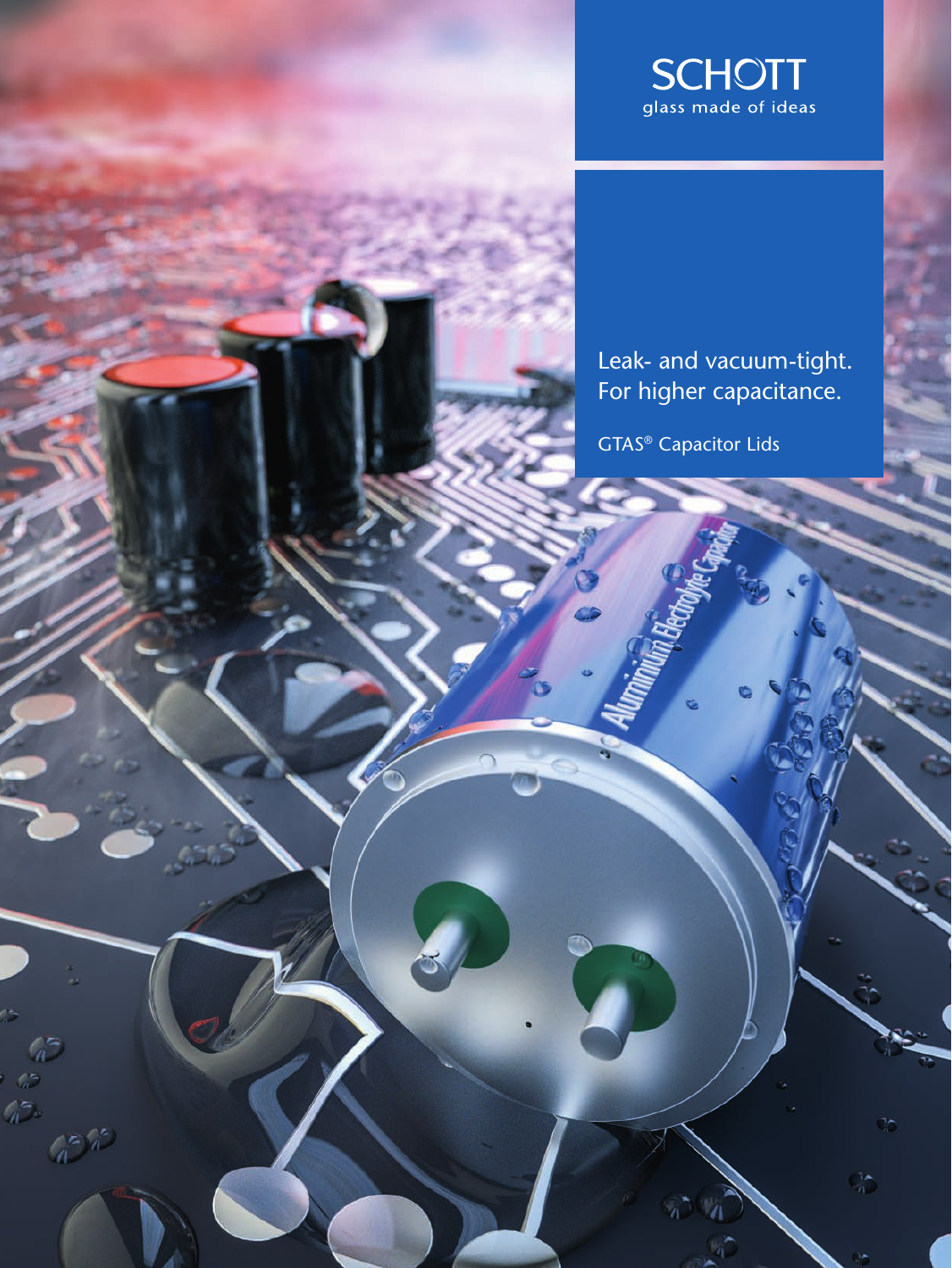

**EV/ HEV/ E-Bus Defense & Aerospace Industrial Renewable Energy**





**Axial Type Radial Type Snap in Type Large Can Type**

## **Electrolyte leakage impacts capacity**

Aluminium Electrolyte Capacitors are prone to electrolyte dry-out over the lifetime of their application. Even small amounts of moisture that penetrate through an imperfect terminal seal can, over time, result in the formation of gases inside the capacitor.

Electrolyte dry-out continuously deteriorates performance and is often counter acted by a number of measures, such as oversizing the capacitor design or using two capacitors instead of one.

**A common cause for the loss of electrolyte is evaporation via the polymer sealing of the capacitor terminals.** Polymers as all organic materials are affected by aging processes and thus can become brittle and lose their gas-tightness over time.



## **GTAS® Gas-tight Capacitor Lids**

are newly developed to eliminate the electrolyte dry-out in aluminium electrolyte capacitors by using **a high performing glass seal for the capacitor terminals, replacing the organic sealing material.**

As a result the capacitor terminals are hermetically sealed into the aluminium lid (GTAS: glass-toaluminium seals) and thus protect the capacitor from moisture intrusion via the pin sealing.

Glass-to-aluminium sealing is a proprietery technology developed based on SCHOTT`s expertise in specialty glass and glass-to-metal sealing (GTMS) since 1939.

- High temperature resistance, from -40°C to +150°C
- Elimination of electrolyte dry-out and humidity penetration into the cell housing
- Reduction of capacity losses over time by up to 60%
- Smaller capaciter designs
- Increase of capacitance
- Up to 20% reduction in electrolyte volume possible
- Improvement of internal resistance by > 50% which enables a longer shelf life
- Long product life
- (values depend on capacitor design)

GTAS leak-tight, glass sealed lids can be customized for small and large can type aluminium electrolyte capacitors, such as: Radial type | Axial type | Snap in type | Supercapacitors | Electric Double Layer Capacitors

#### **Applications**

New designs of Aluminium Electrolyte Capacitors, e.g. Electric Double Layer Capacitors are currently in development for upcoming application fields like electric vehicles, high power applications, renewable energy applications and many more. These new application fields pose new technical requirements on the capacitor demanding higher or longer lasting performance. GTAS leak-tight capacitor lids can enable small and large capacitor designs to fulfill such requirements.





# New: GTAS® Leak-tight, Glass Sealed Lids for Aluminium Electrolyte Capacitors

Stops electrolyte dry-out, enabling capacitors to maintain high capacitance

**Humidity intrusion**



**Aging affects polymer sealing** 

**Electrolyte Evaporation**

**~ 20% capacity loss**



**Standard glass-to-metal seals for millions of Lithium-Thionyl Batteries**





**market lid technology** 

like automotive sensors, quartz oscillators and photo diodes.

#### **Product Advantages Product Features**

| <b>Specifications</b>     |                                                                                                    |
|---------------------------|----------------------------------------------------------------------------------------------------|
| Electrical isolation      | Small designs: $10^8 \Omega$ to $10^9 \Omega$<br>Large designs: $10^7$ $\Omega$ to $10^8$ $\Omega$ |
| Chemical resistance       | High against range of standard<br>electrolytes                                                     |
| Temperature<br>resistance | High<br>(from -40 $\degree$ C to + 150 $\degree$ C)                                                |
| Pressure tightness        | High, $> 10$ bar for the glass-to-<br>aluminium seal                                               |
| Mechanical strength       | High, depending on dimension<br>even very high                                                     |
| Sealing material          | SCHOTT glass                                                                                       |
| Pins/Lid                  | Aluminium                                                                                          |
| Lifetime                  | 15 years                                                                                           |
|                           |                                                                                                    |